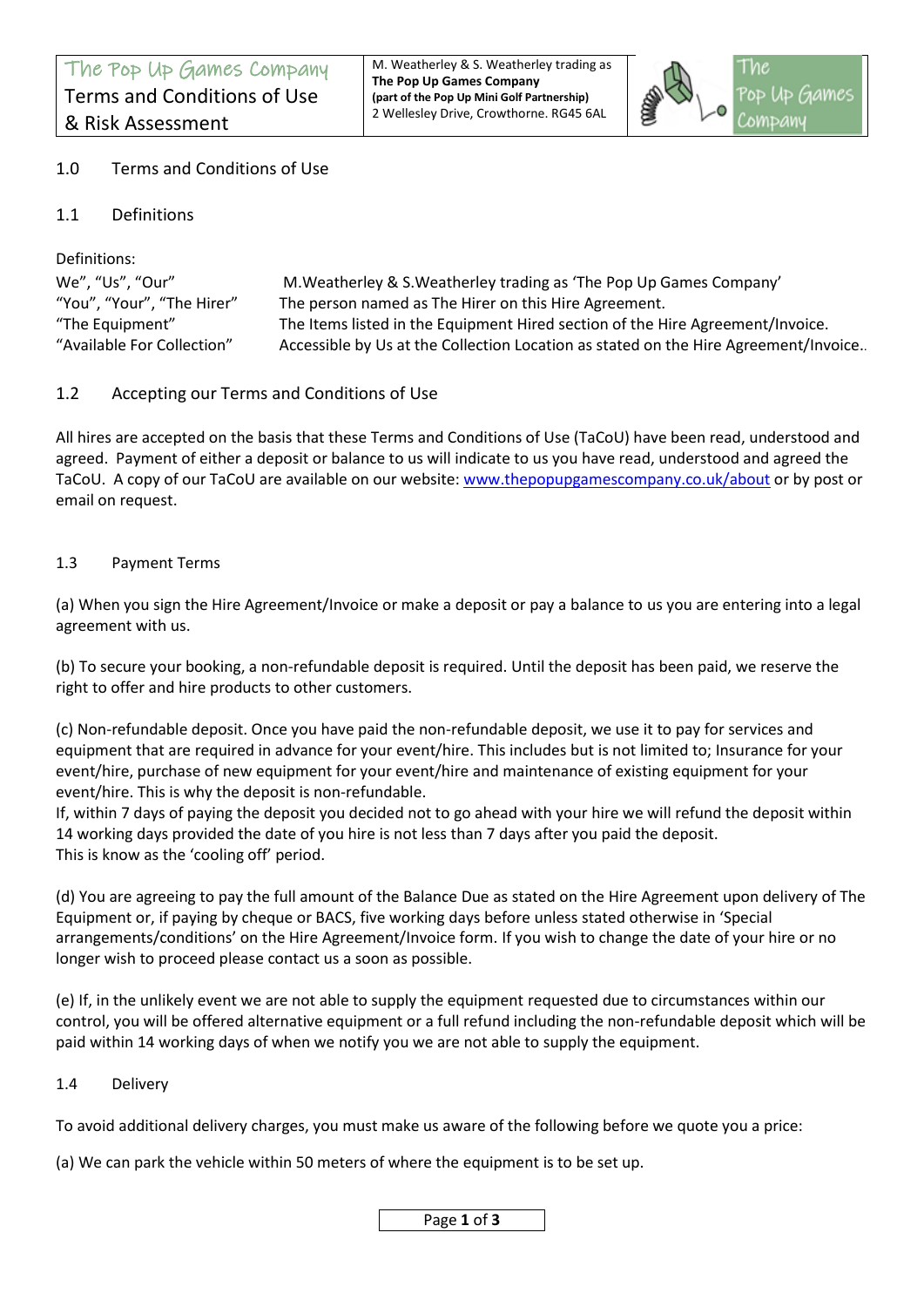

(b) The equipment is to be set up on the same level our vehicle is parked on or we have to go up or down no more than five steps in total.

(c) There are no parking restrictions or charges for parking.

(d) There is atleast a one metre width access along the route from the vehicle to equipment drop off point.

If you have not informed up of the above prior to us giving you a quotation you may be liable for additional charges payable on the day and in certain scenarios, prevent us from being able to deliver the equipment.

#### 1.5 Collection

We will always be courteous to users of the equipment and allow them to finish their current game even if that is past the agreed collection time however beyond that we will charge an addition rate of £50 per hour/per part hour if the equipment is not available for collection and the agreed end hire time.

If the equipment is not available for collection on the agreed hire end date; the hirer will be charged the daily rate for each day we are not able to collect. The daily rate is the price you paid for your hire.

#### 1.6 Damage

(a) All of The Equipment will be Available for Collection in the Condition as stated on the Hire Agreement by the End of the Period Of Hire. We recommend that you or your representative inspects the equipment before The Pop Up Games Company delivery team leaves your venue and if you have any concerns over the condition to make them aware. The Delivery team will then note your concerns and ensure the Hire Agreement/Invoice form is annotated appropriately.

(b) If loss or damage occurs to any of The Equipment between delivery and collection by Us You agree to pay the full cost of replacement or repair of any lost or damaged items within 14 days of the End of the Period of Hire. We accept fair wear and tear however missing items, or excessively damaged equipment will be charged for. The list below provides guidance to some of the repair or replacement costs:

| Missing golf club<br>Excessively damaged golf hole | $\overline{\phantom{a}}$<br>$\overline{\phantom{a}}$ | £15 per club          |
|----------------------------------------------------|------------------------------------------------------|-----------------------|
|                                                    |                                                      | £100 per damaged part |
| Excessively damaged or missing obstacle            |                                                      | £50                   |
| Excessively damaged or missing games/game parts    | $\overline{\phantom{a}}$                             | Upto £75              |

### 1.7 Injury

(a) We have £5M worth of public liability insurance however we cannot be held liable for any injuries or damage whilst the equipment is on hire to you where you are responsible for supervision of the use of the equipment. Our insurance covers Us against set up faults or faulty equipment.

Page **2** of **3**